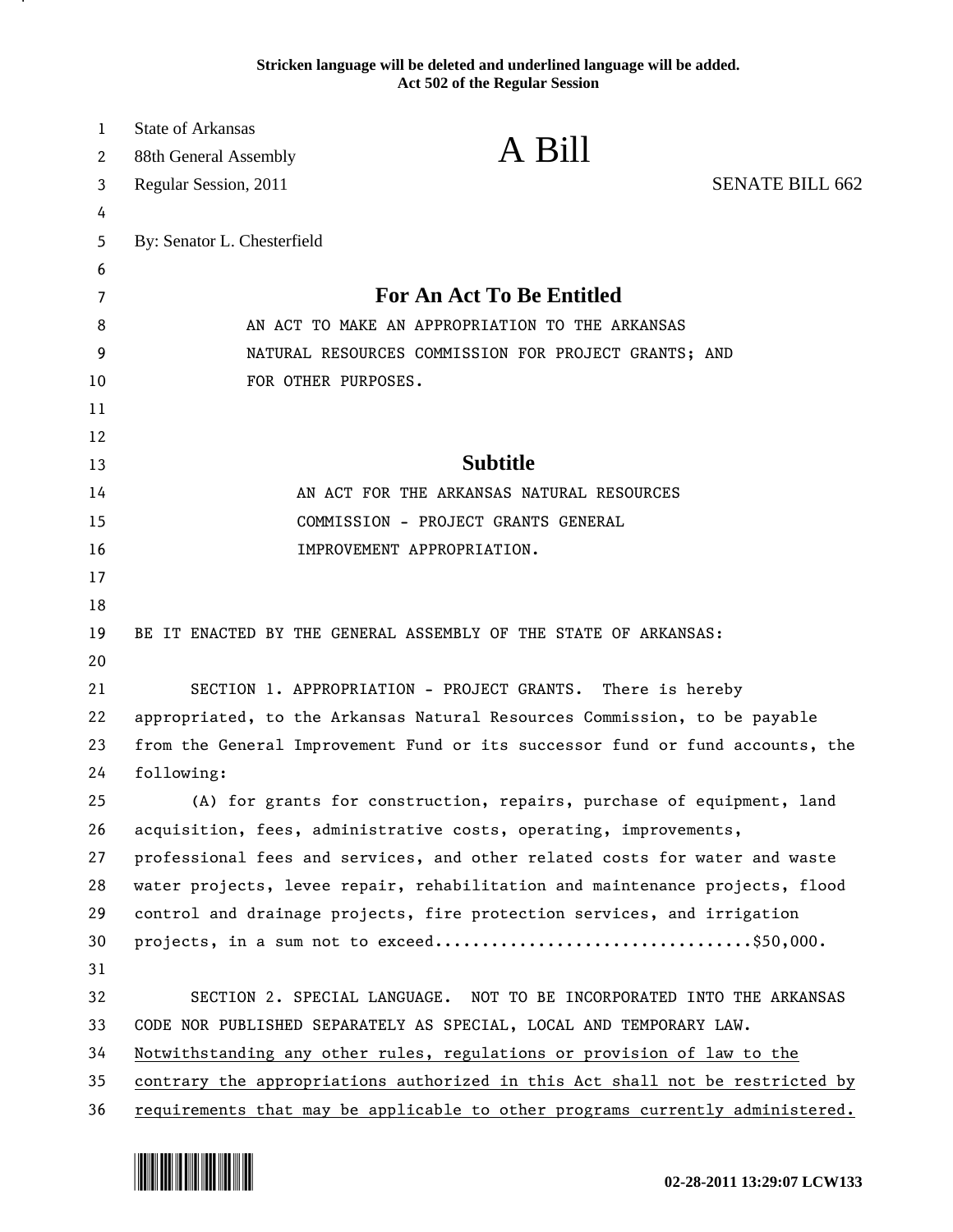New rules and regulations may be adopted to carry out the intent of the

General Assembly regarding the appropriations authorized in this Act.

 SECTION 3. DISBURSEMENT CONTROLS. (A) No contract may be awarded nor obligations otherwise incurred in relation to the project or projects described herein in excess of the State Treasury funds actually available therefor as provided by law. Provided, however, that institutions and agencies listed herein shall have the authority to accept and use grants and donations including Federal funds, and to use its unobligated cash income or funds, or both available to it, for the purpose of supplementing the State Treasury funds for financing the entire costs of the project or projects enumerated herein. Provided further, that the appropriations and funds otherwise provided by the General Assembly for Maintenance and General Operations of the agency or institutions receiving appropriation herein shall not be used for any of the purposes as appropriated in this act.

 (B) The restrictions of any applicable provisions of the State Purchasing Law, the General Accounting and Budgetary Procedures Law, the Revenue Stabilization Law and any other applicable fiscal control laws of this State and regulations promulgated by the Department of Finance and Administration, as authorized by law, shall be strictly complied with in disbursement of any funds provided by this act unless specifically provided otherwise by law.

 SECTION 4. LEGISLATIVE INTENT. It is the intent of the General Assembly that any funds disbursed under the authority of the appropriations contained in this act shall be in compliance with the stated reasons for which this act was adopted, as evidenced by the Agency Requests, Executive Recommendations and Legislative Recommendations contained in the budget manuals prepared by the Department of Finance and Administration, letters, or summarized oral testimony in the official minutes of the Arkansas Legislative Council or Joint Budget Committee which relate to its passage and adoption. 

 SECTION 5. EMERGENCY CLAUSE. It is found and determined by the General Assembly, that the Constitution of the State of Arkansas prohibits the appropriation of funds for more than a one (1) year period; that the effectiveness of this Act on July 1, 2011 is essential to the operation of

02-28-2011 13:29:07 LCW133